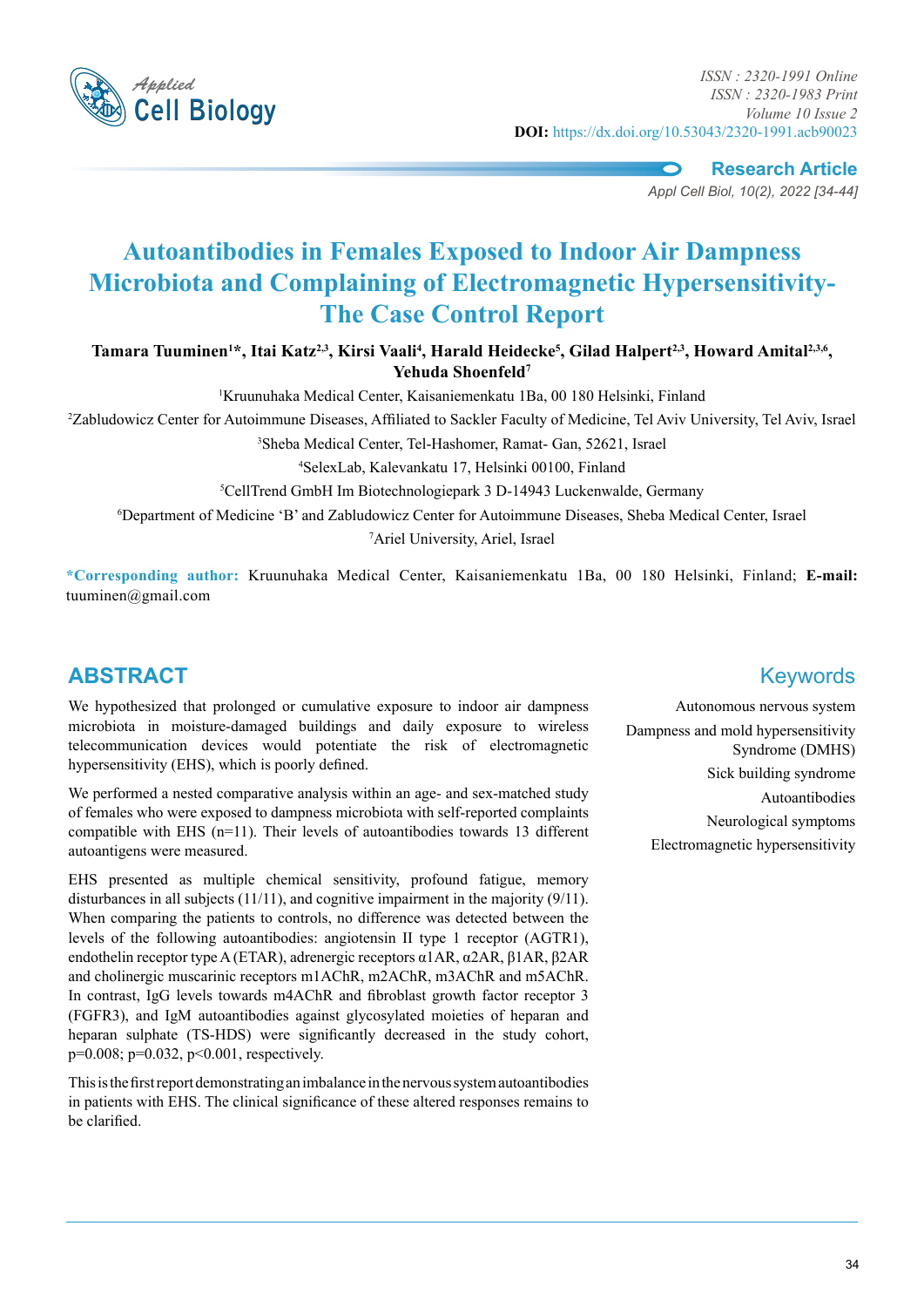#### **Highlights**

- Hypersensitivity to electromagnetic field (EHS) is an emerging yet poorly studied clinical entity.
- EHS is associated with multiple chemical sensitivity, profound fatigue, memory, and cognitive impairment.
- Neurologic manifestations may be explained by an imbalance of the autonomous nervous system.
- Determination of autoantibodies towards neuroreceptors and other self-antigens is a useful tool when clarifying the pathogenesis of EHS.

#### **List of abbreviations**

α1AR, α2AR, β1AR, β2AR: adrenergic receptors

AGTR1: angiotensin II type 1 receptor

CAT: catalase

DMHS: dampness and mold hypersensitivity syndrome

EEG: electroencephalography

EMF: electromagnetic fields

EHS: electromagnetic hypersensitivity

ETAR: endothelin receptor type A

HRV: heart rate variability

FGFR3: fibroblast growth factor receptor 3

IBS: irritable bowel syndrome

IFN-γ: interferon gamma

IL-2, IL-6: interleukins 2 and 6

GPCR: G-protein coupled receptors

GSH: reduced glutathione

MCS: multiple chemical sensitivity

MDA: malondialdehyde

m1-m5AChR: cholinergic muscarinic receptors

PCO: protein carbonyl

POTS: postural orthostatic tachycardia syndrome

SFN: small fiber neuropathy

SOD: superoxide dismutase

TNF-α: tumor necrosis factor alpha

TS-HDS: glycosylated moieties of heparan and heparan sulphate

VGCC: voltage-gated calcium channels

#### **Introduction**

For more than 50 years, individuals exposed to electromagnetic fields have complained of many different symptoms. The impact of electromagnetic fields (EMF) on the well-being of humans, animals and cell lines has been extensively studied, especially in the former Soviet Union and the Warsaw Pact countries. For example, in 1970, a report from the Soviet Union described a "microwave syndrome" experienced by military personnel working with radio and radar equipment; these people suffered diverse symptoms such as fatigue, dizziness, headaches, problems with concentration as well as memory and sleep disorders. Similar symptoms were observed in the 1980s in Swedes working in front of cathode ray tube monitors, and in some Finns who were exposed to EMF. The reported symptoms were reddening, burning, and tingling of the skin, especially on the face, as well as headache, dizziness, fatigue, and photosensitivity. These symptoms have been given the name of electromagnetic hypersensitivity (EHS) [1] or "microwave disease".

The number of people suffering from EHS in different countries seems to be growing and often it seems that EHS is associated with a hypersensitivity to many chemical substances, the Multiple Chemical Sensitivity (MCS) and / or other environmental sensitivities (Sensitivity Related Illness) [2]. In population studies, the prevalence of EHS has ranged from 1.5 percent in Sweden to 13.3 percent in Taiwan [1].

EHS is a phenomenon that evokes a wide range of nonspecific symptoms in many organs, including both acute and chronic inflammatory processes in the skin and nervous system as well as in the respiratory, cardiovascular systems, and musculoskeletal systems. The symptoms may be related to a single EMF source or from a combination of multiple sources [2]. According to Valtonen [3], exposure to microwaves can cause various neurologic symptoms, such as sleep disturbances, insomnia, headaches, depression, fatigue, sensory changes, attention disorders, memory changes, dizziness, irritability, anorexia, anxiety, nausea, burning and tingling, sensations in the skin and EEG changes. EHS may manifest as mastocytosis involving infiltration with mast cells and their degranulation products that penetrate into the epidermis layers of the skin, as well as mediators of anaphylactic reactions such as histamine, chymase, and tryptase [2]. In a Finnish study [3], EHS developed in a proportion of patients who have a history of chronic exposure to indoor air dampness microbiota. EHS is a hypersensitivity presenting as an aggravated reaction to external environmental stimuli; it is a continuum of different hypersensitivities, or tolerance breaches with some of its manifestations attributable to neuroinflammation [4].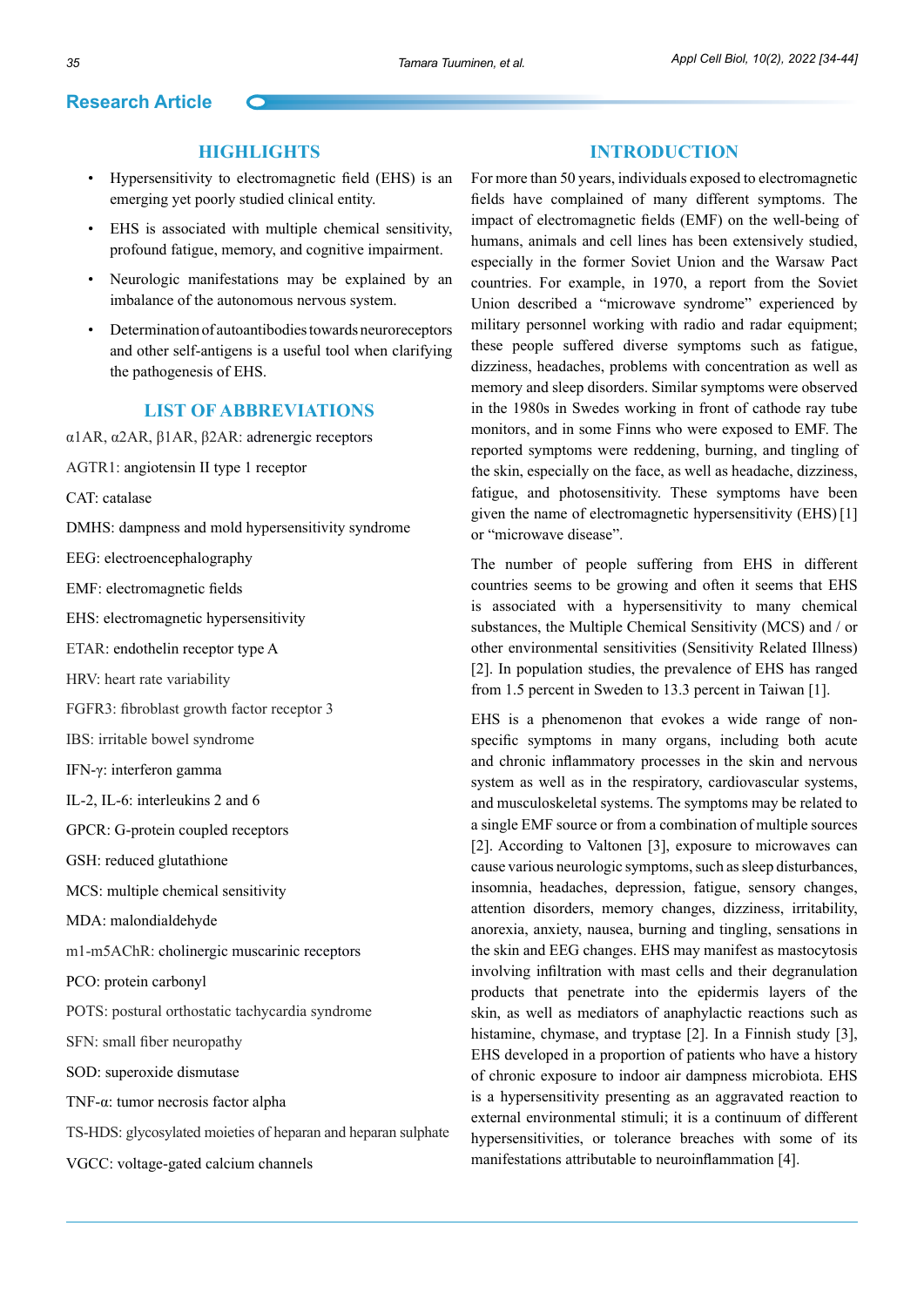The entire topic of EHS has been complicated by the adoption of inappropriate models of provocation tests leading to erroneous interpretations such as an accentuated reaction of fear and worry, the so-called conversion symptom, or psychosomatic phenomena [5]. In some provocation studies, EHS patients have been unable to distinguish an active radio signal from a sham exposure by objectively detectable changes. In other studies, the experimental design has been improved, and changes in heart rate variability (HRV), erythrocyte damage, and impaired glucose metabolism in the brain have been identified, pointing to the presence of some sort of sensitization [1,6]. The effect of radio-frequency waves on the brain has been studied both objectively and accurately e.g., using various neuroscience techniques such as stereology, immunohistochemistry, and electron microscopy as well as approaches investigating cellular functions at the ultrastructural level but these have not currently been adopted into clinical practice [7]. The possibility that nonionizing radiation could exert non-thermal effects and thus represent a potential health hazard is not yet unanimously recognized [8]. In this scenario, radiation, probably in combination with other environmental factors, can trigger a low-grade inflammation [9]. Belpomme et al. tested different biological markers in approximately 450 patients with EHS as well as patients with combined EHS and MCS and control subjects. They found that no single biological marker would be elevated in all patients, but the combination of markers was suggestive of an insidious low-grade inflammation. It is noteworthy that in their studies the inflammation profile of their patients was similar to those with EHS and also to patients with combined EHS and MCS [9]. Long-term *in vivo* and *in vitro* exposures to mobile phone frequencies have been reported to be able to trigger the production of reactive oxygen radicals, creating a stressful oxidative and nitrative milieu in the tissues [10,11]. These exposures may also cause DNA damage through epigenetic and genetic changes. Electromagnetic radiation can interact with the cell's plasma membrane, evoking calcium flux from cell membranes, increasing the expression of stress proteins such as Heat Shock Protein (HSP), influencing melatonin and ornithine metabolism and disrupting the blood-brain barrier [12].

Many theories have been postulated as the underlying mechanisms, although none of them are capable of accounting for all the symptoms. Low-frequency electromagnetic fields may be able to activate voltage-gated calcium channels (VGCC) that are distributed at very high densities throughout the nervous system and play crucial roles in the release of neurotransmitters and neuroendocrine hormones [10]. Thus, it could be hypothesized that calcium channel blocking would

be able to antagonize the effects of EMF. We also hypothesize that changes in cellular plasma membrane potential and in the activity of Na/K ATPase may occur in EHS patients as one important factor for patients with Chronic Fatigue Syndrome (CFS) [13]. Nocturnal cardiac dysautonomia was recently reported in CFS patients [14]. Since EHS patients self-report complaints compatible with dysautonomia, we deemed it appropriate to investigate the levels of their autoantibodies to autonomic nervous system receptors and other antigens in comparison with age- and sex-matched controls.

#### **Materials and methods**

#### **Patients and matched controls**

Initially, we collected sera from 42 individuals who had been exposed to dampness microbiota as well as 38 age- and sexmatched controls. We analyzed autoantibodies in 25 patients and 25 respective controls [15]. Out of these, we selected a subgroup of 11 patients with self-reported EHS and 11 respective controls. The patients replied to the extended questionnaires via Google Forms. We collected data about their demographics, social status, and a history of their exposure to dampness microbiota and to strong EMF, their co-morbidities, conditions that might have a confounding effect on the results such as silicone breast implants, tattoos, smoking, their own personal and family history of autoimmune diseases and current medication, etc. (Table 1). Additionally, we assessed their disease according to the criteria elaborated by Valtonen [3].

The patients were enrolled from the whole of Finland via social media; some of them had participated in our earlier studies. The inclusion criteria for the subgroup and the controls have been reported earlier [15]. Here, we examine the findings only for the subgroup of patients with self-reported EHS.

#### **Clinical diagnosis of EHS**

The electromagnetic field (EMF) in the patient environment cannot be measured routinely because it is difficult to assess objectively. Moreover, the abundant occurrence of microwaves is only a risk factor. At the individual level, the reaction to microwaves is very variable. Living or staying near 4G or 5G base stations, power lines, etc. is thought to be a risk factor for EHS. The diagnosis of EHS can be made if the patient reports the following symptoms:

1. When talking on a cell phone held close to the ear, the area around ear and cheek begins to become warm and reddens, it feels swollen, itchy, and have a burning sensation. Similar skin symptoms may appear in the hand holding the cell phone.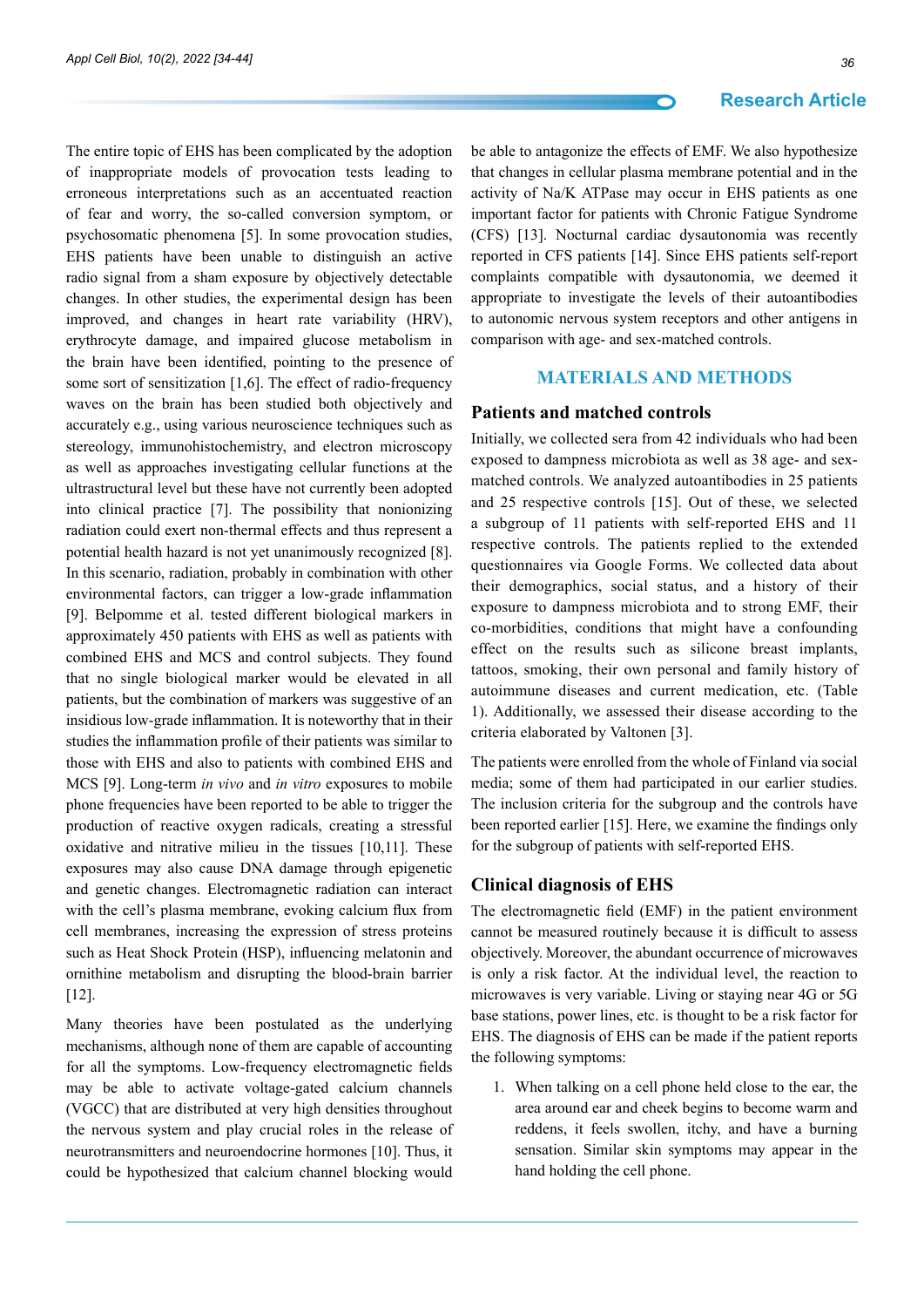| Table 1. EHS group characteristics     |                   |  |  |  |  |  |  |  |  |
|----------------------------------------|-------------------|--|--|--|--|--|--|--|--|
|                                        | <b>EMS-Cases</b>  |  |  |  |  |  |  |  |  |
|                                        | $(N=11)$          |  |  |  |  |  |  |  |  |
| Age (Years)                            |                   |  |  |  |  |  |  |  |  |
| Mean (SD)                              | 46.5(9.05)        |  |  |  |  |  |  |  |  |
| Median [Min, Max]                      | 49.0 [34.0, 63.0] |  |  |  |  |  |  |  |  |
| Sex                                    |                   |  |  |  |  |  |  |  |  |
| Female                                 | 11 (100%)         |  |  |  |  |  |  |  |  |
| Body mass index $(kg/m2)$              |                   |  |  |  |  |  |  |  |  |
| Mean (SD)                              | 27.5 (4.87)       |  |  |  |  |  |  |  |  |
| Median [Min, Max]                      | 26.7 [21.0, 38.0] |  |  |  |  |  |  |  |  |
| Water damage building exposure (Years) |                   |  |  |  |  |  |  |  |  |
| Mean (SD)                              | 15.7(6.12)        |  |  |  |  |  |  |  |  |
| Median [Min, Max]                      | 15.0 [8.00, 29.0] |  |  |  |  |  |  |  |  |
| Smoking status                         |                   |  |  |  |  |  |  |  |  |
| Negative                               | 11 (100%)         |  |  |  |  |  |  |  |  |
| City size (People)                     |                   |  |  |  |  |  |  |  |  |
| $<$ 50,000                             | $4(36.4\%)$       |  |  |  |  |  |  |  |  |
| 50,000-100,000                         | $1(9.1\%)$        |  |  |  |  |  |  |  |  |
| >100,000                               | 6(54.5%)          |  |  |  |  |  |  |  |  |
| Tattoo                                 |                   |  |  |  |  |  |  |  |  |
| Present                                | $1(9.1\%)$        |  |  |  |  |  |  |  |  |
| <b>Breast</b> implants                 |                   |  |  |  |  |  |  |  |  |
| Absent                                 | 11 (100%)         |  |  |  |  |  |  |  |  |
| Human immunodeficiency viruses         |                   |  |  |  |  |  |  |  |  |
| Negative                               | 11 (100%)         |  |  |  |  |  |  |  |  |
| Abdominal surgery                      |                   |  |  |  |  |  |  |  |  |
| Gynecology surgery                     | 3(27.3%)          |  |  |  |  |  |  |  |  |
| Hernia                                 | $1(9.1\%)$        |  |  |  |  |  |  |  |  |
| None                                   | $7(63.6\%)$       |  |  |  |  |  |  |  |  |
| Family history of autoimmune diseases  |                   |  |  |  |  |  |  |  |  |
| Positive                               | $7(63.6\%)$       |  |  |  |  |  |  |  |  |
|                                        |                   |  |  |  |  |  |  |  |  |

- 2. Working with a laptop or wireless display terminal causes headaches, difficulties in concentrating and "brain fog", as well as fatigue. The patient may report headaches, nausea, eye pain and dryness, blurred vision, tingling. He or she may experience a tingling sensation and swelling at the distal ends of fingers.
- 3. While staying in spaces with heavy wireless technology, symptoms such as nausea, headaches, and fatigue, may appear.
- 4. Finally, the symptoms will be relieved by avoiding the above-mentioned functions or moving away from the location with high EMF or if the patient can be protected from a strong EMF, e.g., by using protective shielding

clothing and devices, and not spending any time in an area with Wi-Fi and wireless telecommunication technology.

During the initial phase, the symptoms tend to disappear when the use of the mobile phone or display terminal is stopped, but the symptoms often reappear and are usually more intense when the individual returns to use these devices. After prolonged exposure, the symptoms may no longer disappear, complicating the diagnosis of EHS. Should the EHS become prolonged, it often worsens and later almost any electrical device can aggravate the symptoms. Usually, the patient reports that symptoms may start already after 15 min. The symptoms may begin to subside gradually, but the time needed for recovery is based on individual reactions. Often after the exposure to electrical equipment or EMF, the patient feels unwell for several hours. The problem of undiagnosed and untreated EMS has become even more serious as there is an on-going expansion in the numbers of 4G and 5G base stations. This may result in a situation that a patient may not be able to achieve relief from his/her symptoms even if he (she) stops using a cell phone and/or computer. In these cases, it would probably be useful to measure the EMF in the patient's domestic and employment environment.

#### **Venipuncture, sample shipment and storage**

The patients attended their local clinical laboratories or contacted our clinicians' offices where venous blood was withdrawn into three 9 mL vacutainer tubes. The blood was centrifuged after 30 min at 3000 g and the serum fraction was divided into 3 aliquots and sent overnight at room temperature to the Pathology Department of Lapland Central Hospital where the aliquots were stored at  $-$  80 $\degree$ C until retrieved and sent on dry ice for autoantibody analyses to CellTrend GmbH, (14943 Luckenwalde, Germany).

#### **Determination of autoantibodies with ELISA**

Altogether we analyzed 13 autoantibodies: The IgG-class antiadrenergic receptors  $(\alpha1, \alpha2, \beta1, \beta2)$ , cholinergic anti-muscarinic receptors (m1-m5), fibroblast growth factor receptor 3 (FGFR3) and IgM-class antibodies to the glycosylated moieties of heparan and heparan sulphate (TS-HDS) autoantibodies. These were detected with the CE marked *For Research use only* commercial ELISA kits whereas anti-endothelin receptor type A (ETAR) and anti-angiotensin II type 1 receptor (AT1R) autoantibodies were detected with the CE marked *For in vitro diagnostics* ELISA kits (CellTrend GmbH). Each sample was analyzed in duplicate and the respective optical densities were read against the calibration curve constructed from the defined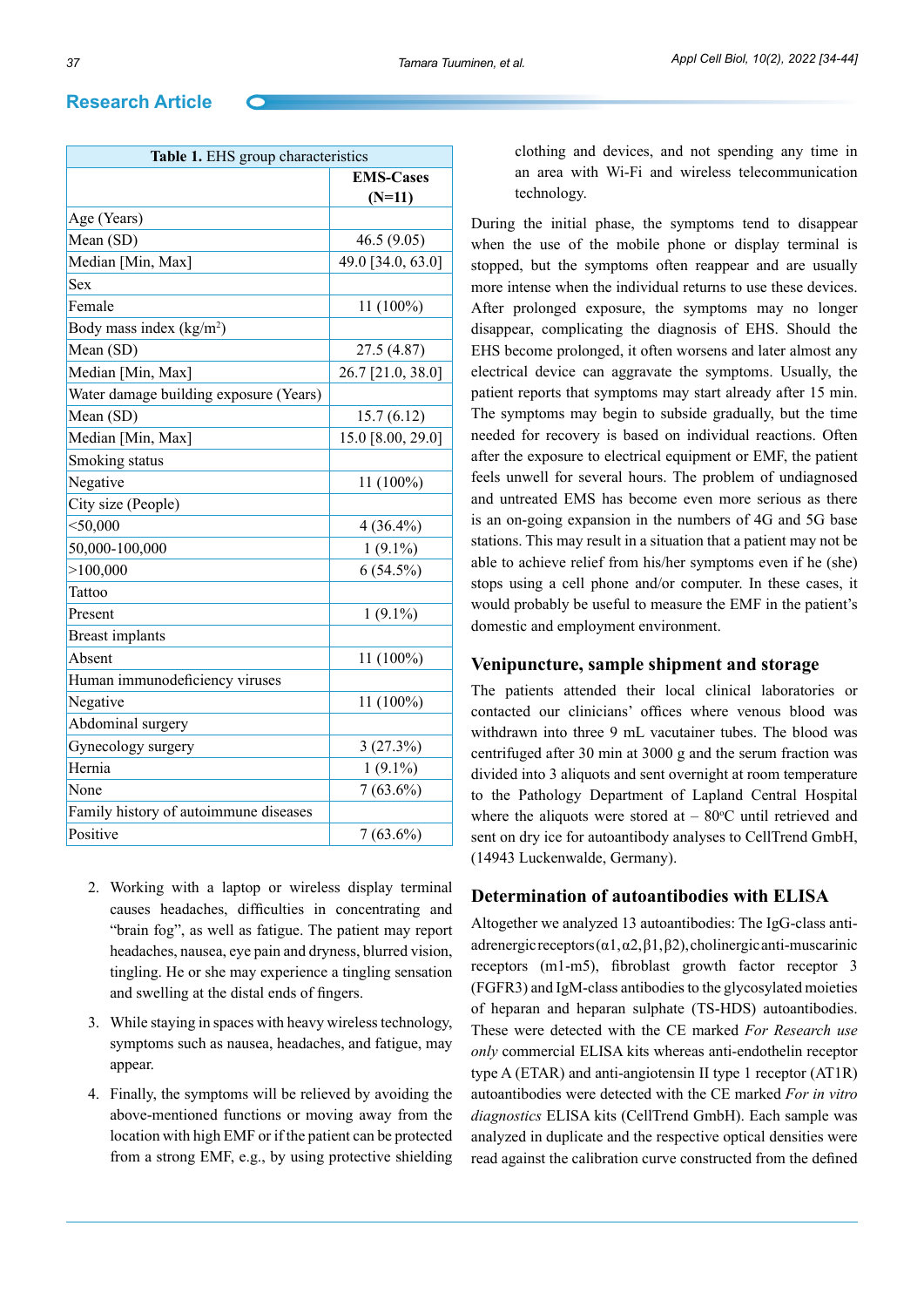sample in five dilutions. The level of autoantibodies for each sample was expressed as arbitrary units/ml. The ELISA methods were validated according to the FDA's "Guidance for industry: Bioanalytical method validation" [https://www.gmp](https://www.gmp-compliance.org/guidelines/gmp-guideline/fda-guidance-for-industry-bioanalytical-method-validation)[compliance.org/guidelines/gmp-guideline/fda-guidance-for](https://www.gmp-compliance.org/guidelines/gmp-guideline/fda-guidance-for-industry-bioanalytical-method-validation)[industry-bioanalytical-method-validation](https://www.gmp-compliance.org/guidelines/gmp-guideline/fda-guidance-for-industry-bioanalytical-method-validation)

#### **Statistics**

Initially, metric variables were plotted and tested for normality. Thereafter, all variables were assessed by descriptive statistics as follows: number (percentage); mean (SD) or median (minimum, maximum) and stratified by study group. Paired Wilcoxon Signed Rank Test with exact p-values were applied in the comparisons of metric variables between EHS and controls. Spearman's correlations were calculated for the metric variables. Due to the exploratory nature of the study, no correction for multiple endpoints has been applied. All tests were 2 tailed with P<0.05 marking statistical significance, analyses and plots were made with R Core Team (2020). R: A language and environment for statistical computing. R Foundation for Statistical Computing, Vienna, Austria. URL <https://www.R-project.org/>.

#### **Results**

#### **Demographics, family history and exposure data**

The mean age of the patients was 46 years (min 34 - max 63), all were females. The average age of the corresponding controls was 45 years old (min 30 - max 62). None were obese or smokers, they lived in small or large cities; only one reported having a tattoo, none had silicone breast implants, none were HIV positive, 7/11 had not undergone any type of abdominal surgery,  $7/11$  had a positive family history for autoimmune diseases.

 In addition to the prior exposure to dampness microbiota that was reported by all participants, 6/11 (54.5%) of the patients had lived or were living at less than one km from antennas and base stations (2G, 3G, 4G technology) during the last 10 years; and 3/11(27.3%) reported an exacerbation of their symptoms. None of the individuals reported using protective shielding clothing all or part time but 2/11(18.2%) had installed shielding material in their homes (e.g., Faraday Cages) to protect themselves against EMF; and 1/11 (9.1%) had moved to another home to avoid the strong EMF in their previous residence. The EMS influenced the patient's socioeconomic status: one had become unemployed and two had to change their profession or workplace due to EMS.

The following symptoms were reported: 1. Reactions in the

#### **Research Article**

cheek and the ear area (reddening, swelling, itching, or burning sensation) during cell phone use - this was reported by 3/11 (27.3%), 2. The symptoms in distal fingers were experienced by 8/11 (72.7%) when speaking on the cell phone; 3. CNS and peripheral nervous system symptoms such as "brain fog", fatigue, headache, concentration problems during work with wireless equipment such as e.g. laptops, tablets, e-readers, etc. – these were reported by 8/11(72.7%). Symptoms were reported in 7/11(63.6%) during their stay in an extensive wireless internet network (Wi-Fi) or in an environment with a wireless local area network (WLAN), such as airports, railway stations, inside trains. The symptoms appeared on average 15 min after the exposure in 10/11 (90.9%) with a symptom duration of several hours in all 11 respondents; all patients reported that when they moved away from the WLAN environment or stopped the use of wireless devices then there was an abatement of their symptoms. A summary of the patients' characteristics is presented in Table 1.

## **The symptoms and co-morbidities reported by the patients**

All patients reported concomitant MCS, fatigue, and memory impairment; 8/11 reported hair loss. Palpitations, syncope, somnolence, paresthesia, hyperhidrosis, thermoregulation problems, widespread pain, myalgias, auditory abnormalities were very prevalent. Postural orthostatic tachycardia syndrome (POTS), a sign of dysautonomia that was either physiciandiagnosed or suspected was reported by about every second responder. The diseases and symptoms reported by patients and grouped according to the anatomical locations are illustrated in Figure 1.

#### **Autoantibodies**

There was no statistically significant difference between the levels of the following autoantibodies AGTR1, ETAR1, α1AR, α2AR, β1AR, β2AR, m1AChR, m2AChR, m3AChR, m5AChR when comparing the patients' levels with the corresponding levels in the controls. In contrast, the IgG levels against m4AChR and FGFR3, and IgM autoantibodies against TS-HDS were significantly decreased in the study cohort, p=0.008; p=0.032, p<0.001, respectively, Figure 2.

The levels of clusters of autoantibodies that were dysregulated were only moderately correlated; for example, the Spearman's correlation coefficient for IgM TS-HDS and IgG m4AChR was  $0.63$  (p<0.05) whereas for autoantibodies against FGF3, the correlation with other autoantibodies was in the range 0.52- 0.56. The correlograms for all autoantibodies are presented for EHS and for the controls in Figures 3a and 3b, respectively.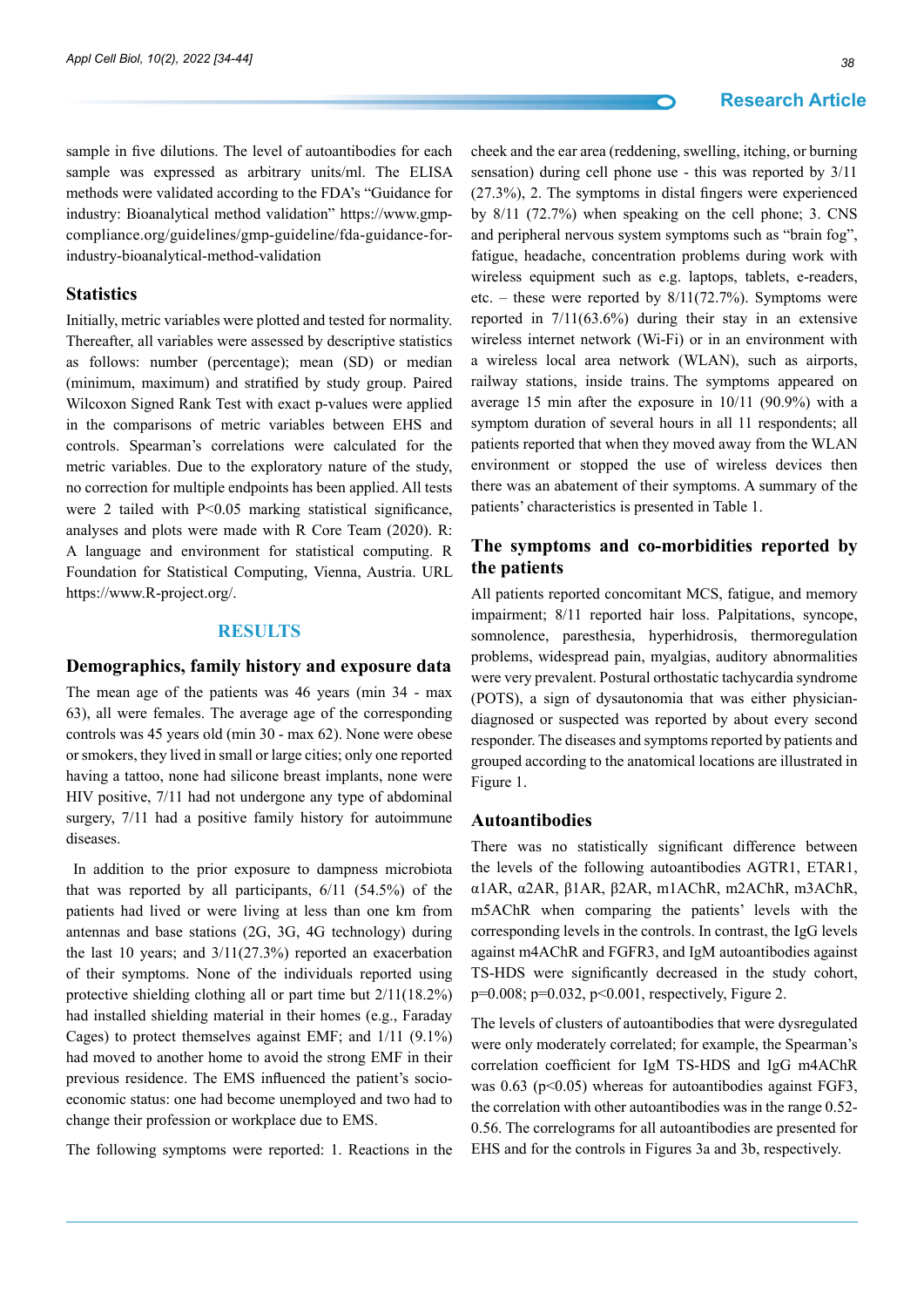

#### **Discussion**

Here, we present for the first-time, preliminary evidence that there is an imbalance of the autonomous nervous system in patients with self-reported EHS. We found a statistically significant reduction in clusters of autoantibodies such as IgG m4AChR and FGFR3, and IgM autoantibodies against TS-HDS. We also utilized the clinical criteria elaborated by Valtonen and found that this questionnaire was useful and simple in clinical practice; this is important as today there are no established and objective methods available with which to diagnose EHS [3].

One hypothesis on how to measure EHS has been proposed [6]; it was speculated that the measurement of bioregulation of the autonomous nervous system after the exposure to the EMF could be detected objectively. Furthermore, these investigators suggested that it would be beneficial to measure heart rate variability (HRV), electric skin potential and oscillation of the microcirculation, or capillary blood flow, functions all fundamentally regulated by the autonomous nervous system. The authors hypothesized that the fluctuation of capillary movements, the HRV and the electric skin potential would not be disturbed by the presence of an electromagnetic

stimulus because healthy individuals have a good capacity for bioregulation. In contrast, patients with "genuine" EHS might have a deficit of bioregulation meaning that the normal oscillations in capillary vessels, electric skin potential and HRV would become disturbed because of an underlying disturbance of the autonomous nervous system. Here, we can provide convincing data showing that indeed there is an imbalance of the autonomous nervous system in patients with EHS.

Antibodies against FGF3 and TS-HDS have become a target of intense research. Recently, anti-FGFR3 has been linked to a broad range of neuropathies: in small and large fibers, sensory and motor fibers [16]. Several groups have reported that they found higher titers of anti-FGFR3 alone or in combination with anti-TS-HDS antibodies in patients with autoimmune small fiber neuropathy (SFN) [17-20], whereas others reported highly variable levels [19]. Unexpectedly, a significant reduction was obtained for IgG towards m4AChR and fibroblast growth factor receptor 3 (FGFR3), and IgM autoantibodies against glycosylated moieties of heparan and heparan sulphate (TS-HDS,  $p= 0.008$ ;  $p=0.032$ ,  $p<0.001$ , respectively). In the future, it would be of major practical and theoretical importance to examine the epidermal nerve fiber density from biopsies of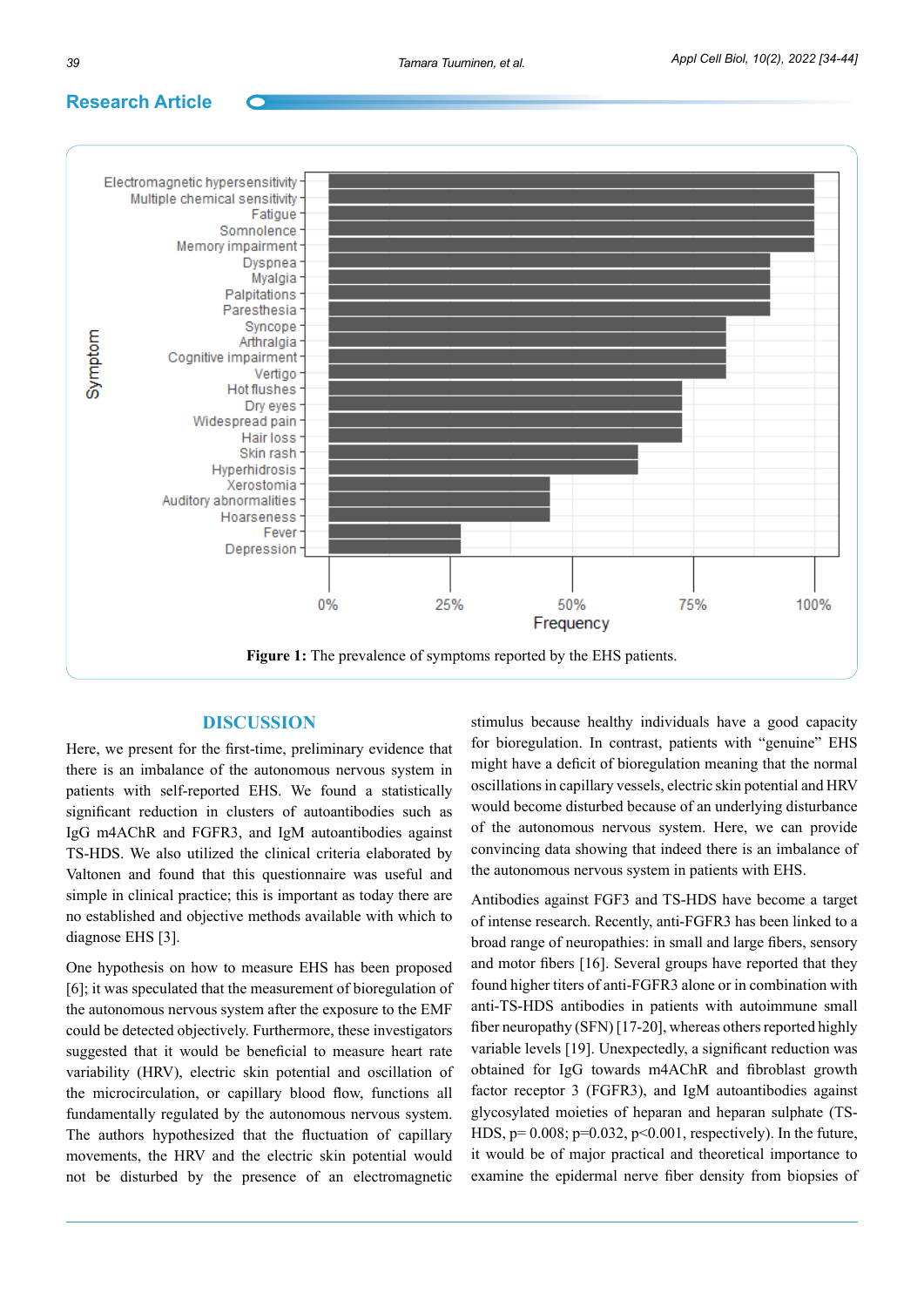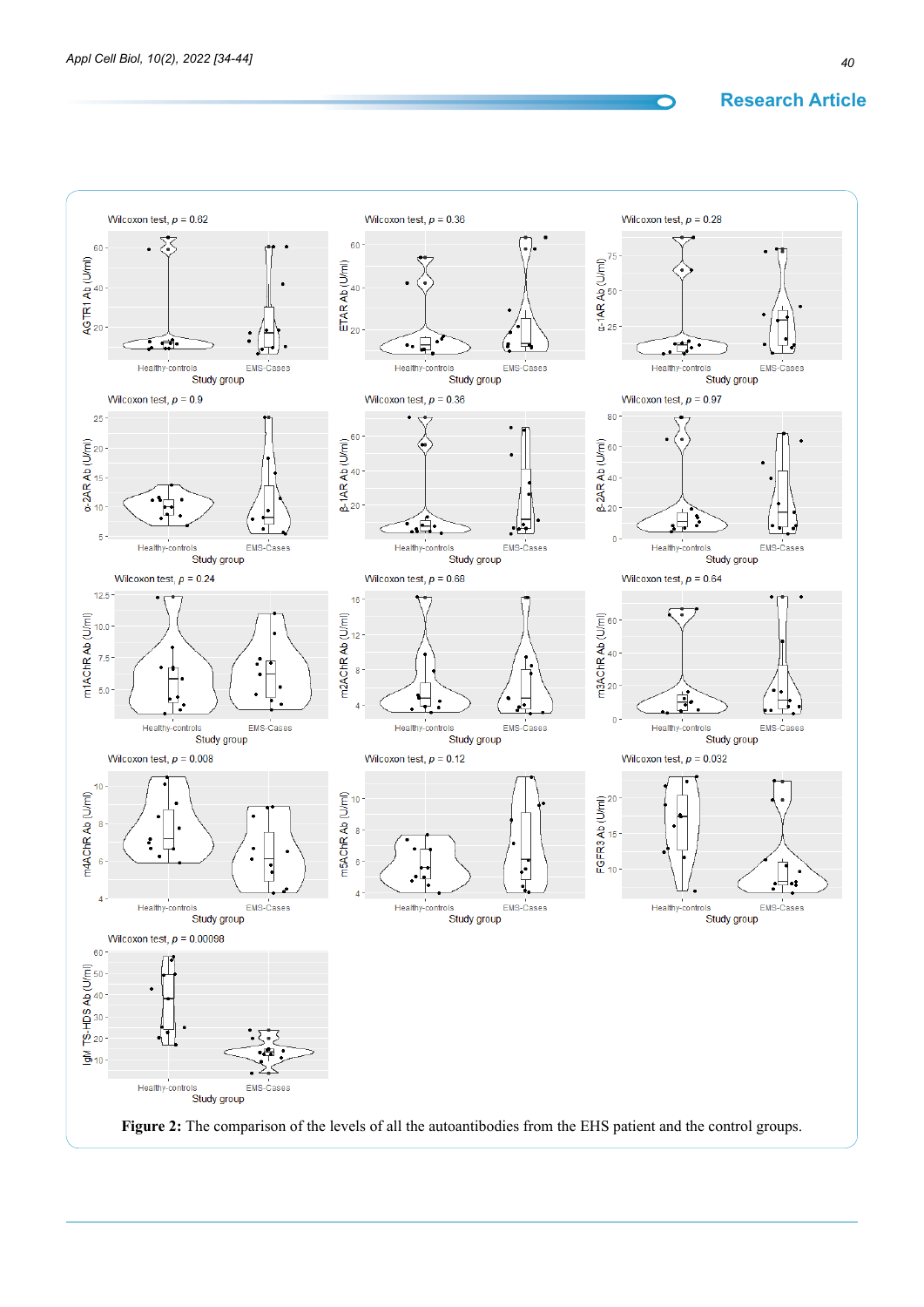$\bullet$ 

| IgM TS-HDS Ab                      | $0\overline{2}3$                                                                                                                                                                             | 0.83             | $0 \times 5$    | $0\overline{\lambda}8$ | 0,25             | $0\times 5$     | $0\times 5$            | 0,86            | $0 \times 8$ | 0,85         | 0,82                   | $0\times 5$          | 1                |                                                                                |
|------------------------------------|----------------------------------------------------------------------------------------------------------------------------------------------------------------------------------------------|------------------|-----------------|------------------------|------------------|-----------------|------------------------|-----------------|--------------|--------------|------------------------|----------------------|------------------|--------------------------------------------------------------------------------|
| FGFR3 Ab                           | 0.81                                                                                                                                                                                         | 0.72             | 0.83            | 0,86                   | 0.77             | 0.8             | 0,87                   | 0.6             | 0.8          | 0.64         | $0\overline{\lambda}4$ | 1                    | $0 \times 5$     |                                                                                |
| m5AChR Ab                          | 0,89                                                                                                                                                                                         | $0\overline{A6}$ | $0 \times 3$    | 0.92                   | 0,85             | 0,89            | 0.77                   | 0.93            | 0,85         | 0.86         | 1.                     | $0\lambda44$         | 0,82             |                                                                                |
| m4AChR Ab                          | 0.65                                                                                                                                                                                         | 0,85             | 0.64            | 0.96                   | 0.63             | 0.62            | 0.76                   | 0.86            | 0,69         | 1            | 0.86                   | 0.64                 | $0\frac{8}{5}$   |                                                                                |
| m3AChR Ab                          | 0.99                                                                                                                                                                                         | 0.92             | 0.9             | 0,88                   | 0.96             | $\mathbf{1}$    | 0.65                   | 0.69            | 1            | $0 \times 9$ | $0\times 5$            | 0.8                  | $0\times8$       | Spearman's correlation coefficient- p<br>1.0<br>0.5<br>0.0<br>$-0.5$<br>$-1.0$ |
| m <sub>2</sub> ACh <sub>R</sub> Ab | 0.74                                                                                                                                                                                         | 0.66             | 0.67            | 0.92                   | 0.74             | 0.72            | 0.9                    | 1               | 0.69         | 0.86         | 0.93                   | 0.5                  | 0,86             |                                                                                |
| m1AChR Ab                          | 0.71                                                                                                                                                                                         | 0.66             | 0.62            | 0.74                   | 0.73             | 0.66            | $\mathbf{1}$           | 0.9             | 0.65         | 0.76         | 0.77                   | 0,87                 | $0\times 5$      |                                                                                |
| $\beta$ -2AR Ab                    | 0.98                                                                                                                                                                                         | 0.91             | 0.89            | 0.61                   | 0.95             | 1               | 0.66                   | 0.72            | 1            | 0.62         | 0,89                   | 0.8                  | $0 \times 5$     |                                                                                |
| $\beta$ -1AR Ab                    | 0.99                                                                                                                                                                                         | 0.97             | 0.94            | 0.61                   | 1                | 0.95            | 0.73                   | 0.74            | 0.96         | 0.63         | 0/55                   | 0.77                 | $0 \times 5$     |                                                                                |
| $\alpha$ -2AR Ab                   | 0.63                                                                                                                                                                                         | $0 \times 3$     | 0,89            | $\mathbf{1}$           | 0.61             | 0.61            | 0.74                   | 0.92            | 0,88         | 0.96         | 0.92                   | $0\%6$               | $0 \cancel{10}$  |                                                                                |
| $\alpha$ -1AR Ab                   | 0.93                                                                                                                                                                                         | 0.87             | 1               | 0,89                   | 0.94             | 0.89            | 0.62                   | 0.67            | 0.9          | 0.64         | 0/53                   | 0.83                 | $0 \times 5$     |                                                                                |
| <b>ETAR Ab</b>                     | 0.94                                                                                                                                                                                         | 1                | 0.87            | 0,83                   | 0.97             | 0.91            | 0.66                   | 0.66            | 0.92         | 0,85         | $0 \cancel{4} 6$       | 0.72                 | 0,83             |                                                                                |
| AGTR1 Ab                           | 1                                                                                                                                                                                            | 0.94             | 0.93            | 0.63                   | 0.99             | 0.98            | 0.71                   | 0.74            | 0.99         | 0.65         | 0,59                   | 0.81                 | $0\overline{2}3$ |                                                                                |
|                                    | AGTRYAL<br>EIARAN<br>or hRR AV<br>or.24R AV<br>Pape Av<br>FOFR3AD<br>PIARANT<br>m <sup>12</sup> C/R-A10<br>m20-ch2 A20<br>m300/RAN<br>mapoike Av<br>msporte <sub>Avo</sub><br>ight States Av |                  |                 |                        |                  |                 |                        |                 |              |              |                        |                      |                  |                                                                                |
|                                    |                                                                                                                                                                                              |                  |                 |                        |                  |                 |                        |                 |              |              |                        |                      |                  |                                                                                |
|                                    |                                                                                                                                                                                              |                  |                 |                        |                  |                 |                        |                 |              |              |                        |                      |                  |                                                                                |
| IgM TS-HDS Ab                      | 0.66                                                                                                                                                                                         | 0.59             | 0.59            | 0.71                   | 0.84             | 0.63            | 0.74                   | 0.83            | 0.73         | 0.61         | 0.87                   | 0,88                 | 1                |                                                                                |
| FGFR3 Ab                           | 0,83                                                                                                                                                                                         | 0,85             | $0\frac{1}{26}$ | $0 \times 2$           | 0,85             | 0,87            | 0,84                   | $0 \times 4$    | 0,29         | 0,06         | 0,89                   | 1                    | 0,88             |                                                                                |
| m5AChR Ab                          | 0.61                                                                                                                                                                                         | 0.62             | 0.6             | 0,84                   | 0.63             | 0.68            | 0.85                   | 0.84            | 0.6          | 0.68         | 1.                     | 0,89                 | 0.87             |                                                                                |
| m4AChR Ab                          | 0.65                                                                                                                                                                                         | 0.65             | 0.65            | 0.6                    | 0.59             | 0.64            | 0,84                   | 0.75            | 0.66         | 1            | 0.68                   | $0$ <sub>0</sub> $6$ | 0.61             |                                                                                |
| m3AChR Ab                          | 0.92                                                                                                                                                                                         | 0.91             | 0.88            | 0,84                   | 0.82             | 0.88            | 0,88                   | 0.62            | 1            | 0.66         | 0.6                    | $0 \times 9$         | 0.73             |                                                                                |
| m <sub>2</sub> ACh <sub>R</sub> Ab | 0.58                                                                                                                                                                                         | 0,82             | $0 \times 1$    | 0.63                   | $0 \cancel{4} 2$ | $0 \cancel{4}9$ | 0.7                    | 1.              | 0.62         | 0.75         | 0.84                   | $0 \times 4$         | 0.83             | Spearman's correlation coefficient- p<br>1.0                                   |
| m1AChR Ab                          | 0,82                                                                                                                                                                                         | 0.83             | $0 \times 1$    | 0,88                   | $0\overline{A4}$ | 0 <sub>43</sub> | $\mathbf{1}$           | 0.7             | 0,88         | 0,34         | 0.85                   | 0,84                 | 0.74             | 0.5<br>0.0                                                                     |
| $\beta$ -2AR Ab                    | 0.92                                                                                                                                                                                         | 0.98             | 0.94            | $0\frac{2}{4}$         | 0.98             | 1               | $0\overline{\lambda}3$ | $0 \cancel{A}9$ | 0.88         | 0.64         | 0.68                   | 0,87                 | 0.63             | $-0.5$<br>$-1.0$                                                               |
| $\beta$ -1AR Ab                    | 0.85                                                                                                                                                                                         | 0.94             | 0.89            | $0 \times 7$           | 1                | 0.98            | $0\cancel{44}$         | $0 \cancel{4}2$ | 0.82         | 0.59         | 0.63                   | 0,85                 | 0,84             |                                                                                |
| $\alpha$ -2AR Ab                   | 0/82                                                                                                                                                                                         | $0 \times 4$     | $0 \times 6$    | $\mathbf{1}$           | $0 \times 7$     | $0 \times 4$    | 0,88                   | 0.63            | 0,84         | $\delta$     | 0/64                   | $0 \times 2$         | 0.71             |                                                                                |
| $\alpha$ -1AR Ab                   | 0.98                                                                                                                                                                                         | 0.97             | $\mathbf{1}$    | $0 \times 6$           | 0.89             | 0.94            | 0/81                   | 0/51            | 0.88         | 0.65         | 0.6                    | $0 \times 6$         | 0.59             |                                                                                |
| <b>ETAR Ab</b>                     | 0.96                                                                                                                                                                                         | $\vert$ 1        | 0.97            | $0 \times 4$           | 0.94             | 0.98            | $0 \times 3$           | 0/62            | 0.91         | 0.65         | 0.62                   | 0,85                 | 0.59             |                                                                                |
| AGTR1 Ab                           | $\mathbf{1}$                                                                                                                                                                                 | 0.96             | 0.98            | 0,82                   | 0.85             | 0.92            | 0,82                   | 0.58            | 0.92         | 0.65         | 0.61                   | 0,83                 | 0.66             |                                                                                |
|                                    | Acres Ave                                                                                                                                                                                    | ETARANO          | or hRAND        | ozaprav                | PIARANT          | P3ARAB          | m <sup>12</sup> CIA-A2 | m2018-A-20      | mageira Av   | machine Av   | msecke Ab              | FORR3AD              | ist Textos Av    |                                                                                |

Figure 3: Correlograms of the autoantibodies; A) in the EHS patient group; B) in the control group. Non-significant correlations are crossed out with an X, significance was set as P<0.05.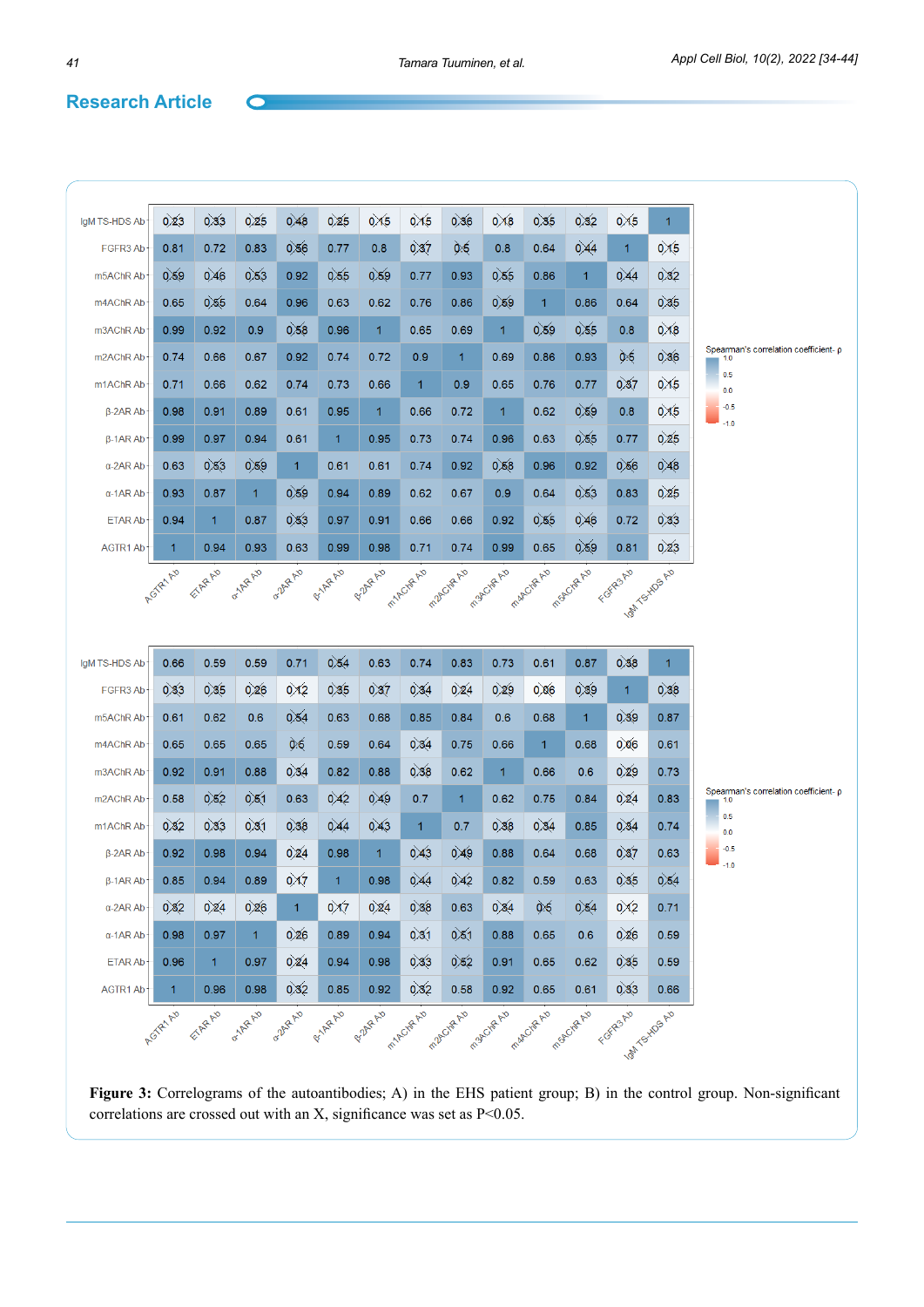these patients and to examine whether some of the reported symptoms such as increased hyperhidrosis, widespread pain are indeed manifestations of SFN. It would be also interesting to investigate the functions of these autoantibodies, i.e., whether they are stimulatory or inhibitory. These experiments could be conducted in recombinant cell lines that overexpress human receptors [21].

Cholinergic, adrenergic, endothelin and angiotensin II receptors belong to the superfamily of G-protein coupled receptors (GPCR). In recent years, the significance of these autoantibodies has started to be clarified. The presence of these autoantibodies in the sera of healthy donors means that they are a component of a natural network that has regulatory functions, and it has been speculated that they are a physiological part of the immune system. Their quantities correlate with autoantibodies against growth factors, growth factor receptors and signaling molecules. The signatures of these antibodies are age and gender dependent, and they may increase or decrease the expression of their target receptor on the cell membranes. Interestingly, GPCR and growth factors receptors are expressed not only by immune cells, but these proteins are also present in extracellular vesicles (exosomes). It is believed that it is the balance between these receptors and the coupling autoantibodies that maintains cellular homeostasis, cell migration and signaling [21].

A recent review on EHS summarized the available knowledge on the mechanisms causing this condition [22]. Here, combining our clinical experience and the laboratory data, we propose a preliminary hypothesis that might be an explanation of the immunopathology of EHS. Continuous or cumulative exposures to biological and chemical stimuli such as mycotoxins, particulate matter, volatile organic compounds produced by dampness microbiota in the indoor air result in an overstimulation of sensor receptors that leads to their hyperactivation. Sensory receptors are located on the afferent fibers of the peripheral nervous system. Direct penetration of xenobiotics through the disrupted brain blood barrier, or via the olfactory nerve or indirectly through circulating proinflammatory cytokines from the local inflammation can all be sources of neuroinflammation [23,24]. The "double trouble", i.e., the exposure to xenobiotics and non-ionizing radiation potentiates each phenomenon's effects i.e., acting in a synergistic manner to disturb the homeostasis of the (neuro)endocrine system. The combination of this kind of environmental overstimulation evokes a low-grade inflammation, impaired autophagy [24], the release of multiple autoantigens and their subsequent poor clearance, followed by the formation of neoantigens that may impact on the adaptive arm of the immune system [24]. These

newly formed antigens together with fat soluble mycotoxins that have slow excretion kinetics may "behave" as so-called internal adjuvants causing a sustained hyperactivation of the immune system, resulting in an imbalance within the network natural autoantibodies. The reduction of the antibody levels (or their affinities as our ELISA technique measures simultaneously both components), as we have documented here, may lead to antibody compartmentalization, the formation of immune complexes or the exhaustion of plasma cells so that they are unable to produce antibodies. The imbalance of autoantibodies revealed in this study manifests as dysautonomia and this explains why our patients' reported symptoms of tachycardia, dizziness, POTS, palpitations, etc.

The limitations of our study are as follows:

- 1. We present data on a small cohort of patients with EHS;
- 2. The EHS was self-reported, e.g., the objective measurements suggested by Tuengler and von Klitzing [6] were not applied. In the future, it would be of major importance to use validated physiological measurements that are beyond voluntary control or autologous activity of the patient [6].

The strength of our study is that we present evidence of a imbalance in autoantibody levels as assessed by objective techniques.

#### **Conclusion**

In conclusion, EHS is an emerging but neglected pandemic of environmental hypersensitivity with a clinical presentation of autonomic nervous system dysregulation. This disease has not yet been unanimously recognized, probably because there is no single valid biological marker to demonstrate its presence [25]. More studies are urgently warranted to tackle the pathogenesis of EHS.

### **Declarations**

#### **Ethics approval and consent to participate**

We obtained an approval from the Ethical Committee from the Northern Ostrobothnia, EETTMK 10/ 2020 to study biomarkers in patients exposed to dampness microbiota.

#### **Consent for publication**

Not applicable

#### **Availability of data and materials**

The datasets used and/or analyzed during the current study are available from the corresponding author on reasonable request.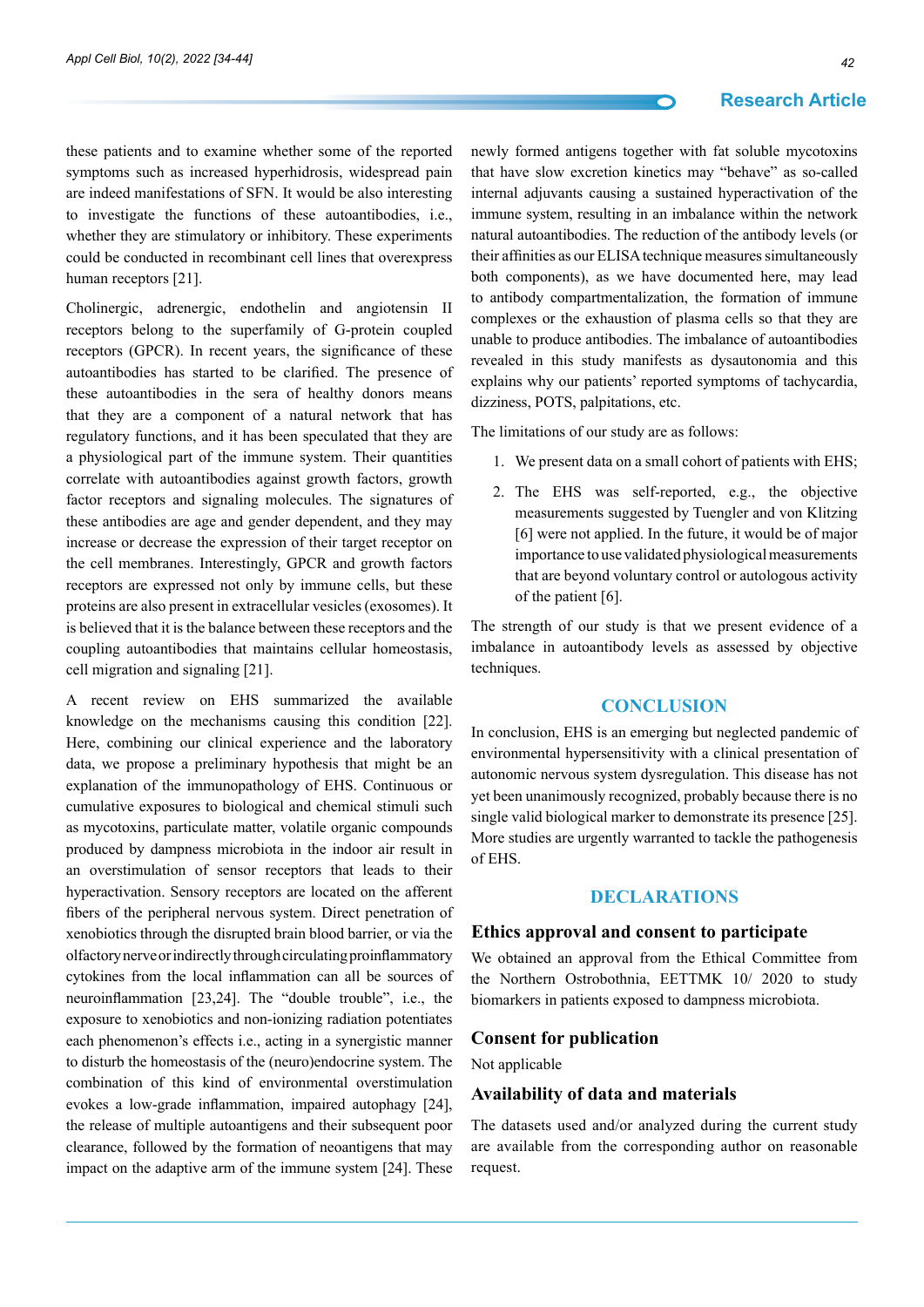## **Competing interests**

The authors declare that they have no competing interests.

#### **Funding**

No external funding.

#### **Authors' contributions**

TT, KV, GH, YS designed the study, KV and TT contacted patients and collected the data, KV collected and processed patient samples, KV applied for the ethical permission, GH, IK, performed statistics, HH performed laboratory testing, HA, AW, TT interpreted results, TT wrote the first draft. All authors approved the final version of the manuscript.

#### **Acknowledgements**

CellTrend is acknowledged for analyzing all the samples. Professor Ville Valtonen is greatly acknowledged for valuable discussions and sharing with us his expertise. Dr. Jouni Lohi and Dr. Saija Hyvönen are acknowledged for contacting patients and filing the ethical application.

### **Dedication**

This work is dedicated to the sufferers from electromagnetic hypersensitivity (EHS) whose disease is not yet acknowledged by the medical profession.

#### **References**

- 1. Hedendahl L, Carlberg M, Hardell L (2015) Electromagnetic hypersensitivity--an increasing challenge to the medical profession. *Rev Environ Health*, *30* (4), 209-15.
- 2. Kaszuba-Zwoinska J, Gremba J, Galdzinska-Calik B, Wojcik-Piotrowicz K, Thor PJ (2015) Electromagnetic field induced biological effects in humans. *Przegl Lek*, *72* (11), 636-41.
- 3. Valtonen V (2017) Clinical Diagnosis of the Dampness and Mold Hypersensitivity Syndrome: Review of the Literature and Suggested Diagnostic Criteria. *Front Immunol*, *8*, 951.
- 4. Meggs WJ (1993) Neurogenic inflammation and sensitivity to environmental chemicals. *Environ Health Perspect*, *101* (3), 234-8.
- 5. Haanes JV, Nordin S, Hillert L, Witthoft M, van Kamp I, van Thriel C, et al. (2020) "Symptoms associated with environmental factors" (SAEF) - Towards a paradigm shift regarding "idiopathic environmental intolerance" and related phenomena. *J Psychosom Res*, *131*, 109955.
- 6. Tuengler A, von Klitzing L (2013) Hypothesis on how to measure electromagnetic hypersensitivity. *Electromagn Biol Med*, *32* (3), 281-90.
- 7. Altunkaynak BZ, Altun G, Yahyazadeh A, Kaplan AA, Deniz OG, (2016) Different methods for evaluating the effects of microwave radiation exposure on the nervous system. *J Chem Neuroanat*, *75* (Pt B), 62-9.
- 8. Belpomme D, Hardell L, Belyaev I, Burgio E, Carpenter DO (2018) Thermal and non-thermal health effects of low intensity non-ionizing radiation: An international perspective. *Environ Pollut*, *242* (Pt A), 643-658.
- 9. Belpomme D, Irigaray P (2020) Electrohypersensitivity as a Newly Identified and Characterized Neurologic Pathological Disorder: How to Diagnose, Treat, and Prevent It. *Int J Mol Sci*, *21* (6).
- 10. Pall ML (2018) Wi-Fi is an important threat to human health. *Environ Res*, *164*, 405-416.
- 11. Schuermann D, Mevissen M (2021) Manmade Electromagnetic Fields and Oxidative Stress-Biological Effects and Consequences for Health. *Int J Mol Sci*, *22* (7).
- 12. Nageswari SK (2015) Mobile Phone Radiation: Physiological & Pathophysiologcal Considerations. *Indian J Physiol Pharmacol*, *59* (2), 125-35.
- 13. Esfandyarpour R, Kashi A, Nemat-Gorgani M, Wilhelmy J, Davis R W (2019) A nanoelectronics-blood-based diagnostic biomarker for myalgic encephalomyelitis/chronic fatigue syndrome (ME/ CFS). *Proc Natl Acad Sci U S A*, *116* (21), 10250-10257.
- 14. Orjatsalo M, Alakuijala A, Partinen M (2018) Autonomic Nervous System Functioning Related to Nocturnal Sleep in Patients With Chronic Fatigue Syndrome Compared to Tired Controls. *J Clin Sleep Med*, *14* (2), 163-171.
- 15. Hyvonen S, Lohi J, Tuuminen T (2020) Moist and Mold Exposure is Associated With High Prevalence of Neurological Symptoms and MCS in a Finnish Hospital Workers Cohort. *Saf Health Work*, *11* (2), 173-177.
- 16. Trevino JA, Novak P (2021) TS-HDS and FGFR3 antibodies in small fiber neuropathy and Dysautonomia. *Muscle Nerve*, *64* (1), 70-76.
- 17. Antoine JC, Boutahar N, Lassabliere F, Reynaud E, Ferraud K (2015) Antifibroblast growth factor receptor 3 antibodies identify a subgroup of patients with sensory neuropathy. *J Neurol Neurosurg Psychiatry*, *86* (12), 1347-55.
- 18. Samara V, Sampson J, Muppidi S (2018) FGFR3 Antibodies in Neuropathy: What to Do With Them? *J Clin Neuromuscul Dis*, *20* (1), 35-40.
- 19. Hartwig J, Sotzny F, Bauer S, Heidecke H, Riemekasten G (2020) IgG stimulated beta2 adrenergic receptor activation is attenuated in patients with ME/CFS. *Brain Behav Immun Health*, *3*, 100047.
- 20. Levine TD, Kafaie J, Zeidman LA, Saperstein DS, Massaquoi R, et al. (2020) Cryptogenic small-fiber neuropathies: Serum autoantibody binding to trisulfated heparan disaccharide and fibroblast growth factor receptor-3. *Muscle Nerve*, *61* (4), 512- 515.
- 21. Cabral-Marques O, Marques A, Giil LM, De Vito R, Rademacher J, et al. (2018) GPCR-specific autoantibody signatures are associated with physiological and pathological immune homeostasis. *Nat Commun* 2018, *9* (1), 5224.